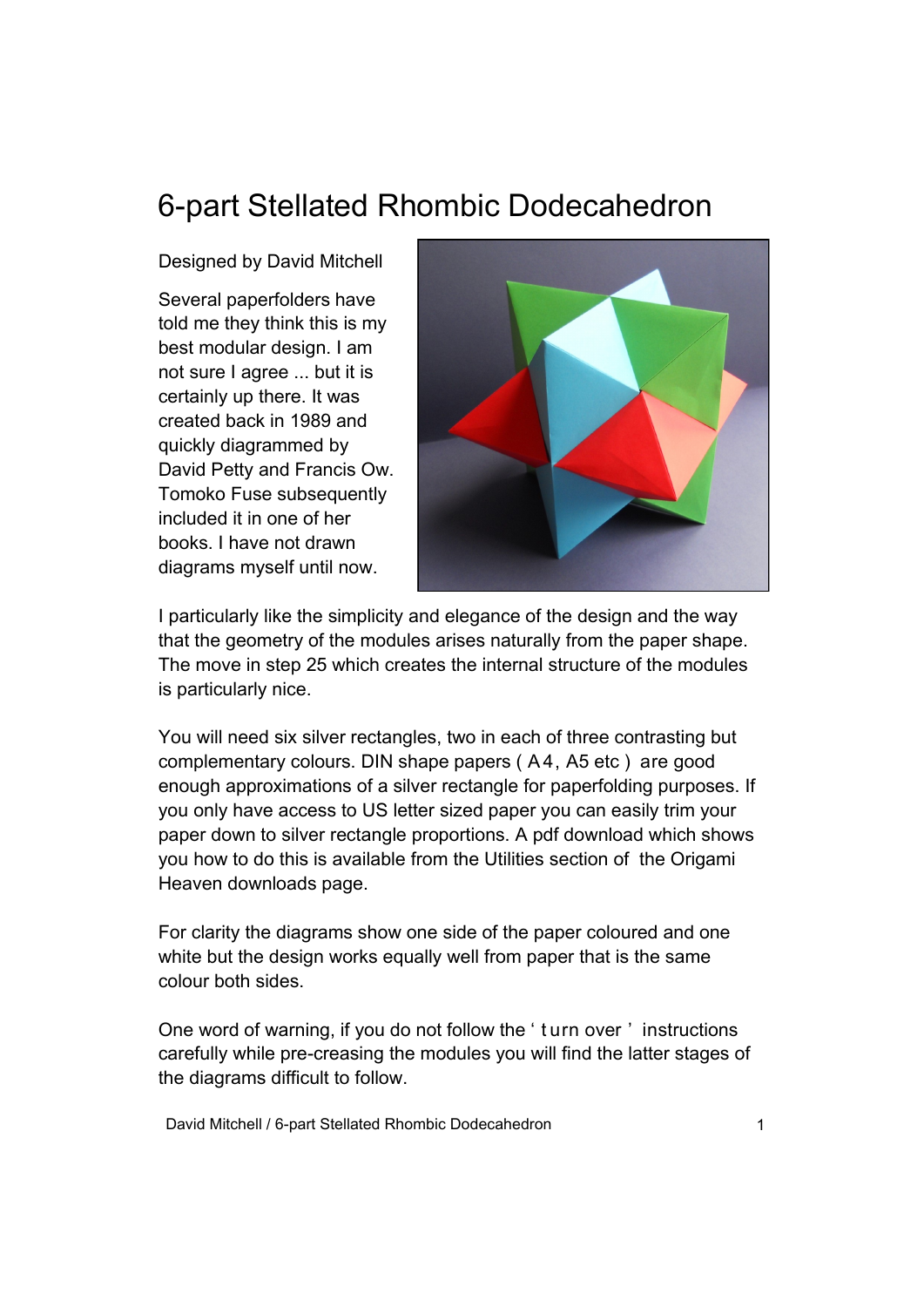



1. Fold in half downwards, then unfold. 2. Turn over sideways.



3. Fold the top and bottom edges onto the horizontal crease, then unfold.



- 4 ï
- 4. Fold in half sideways, then unfold.



5. Turn over sideways. 6. Fold both outside edges onto the vertical crease, then unfold.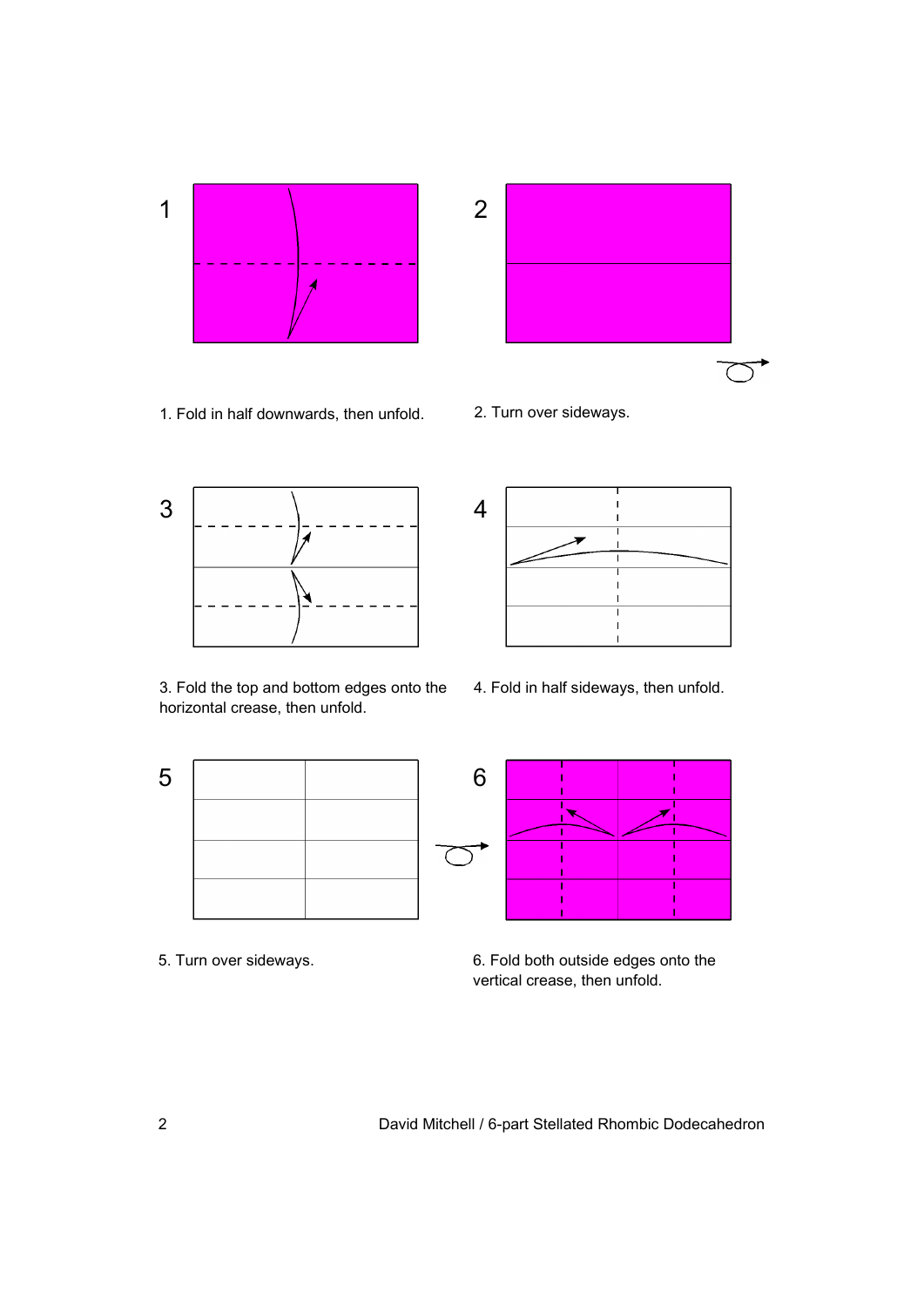

7. Fold in half from left to right using the existing crease.





8. Fold the top right corner of the front layer inwards as shown, making sure the crease is formed accurately between the two points marked with circles.



9. Open out.

11



11. Turn over sideways.

10. Repeat step 9 on the bottom right corner of the front layer, then unfold.



12. Repeat steps 9 and 10 on the other half of the paper.

David Mitchell / 6-part Stellated Rhombic Dodecahedron 3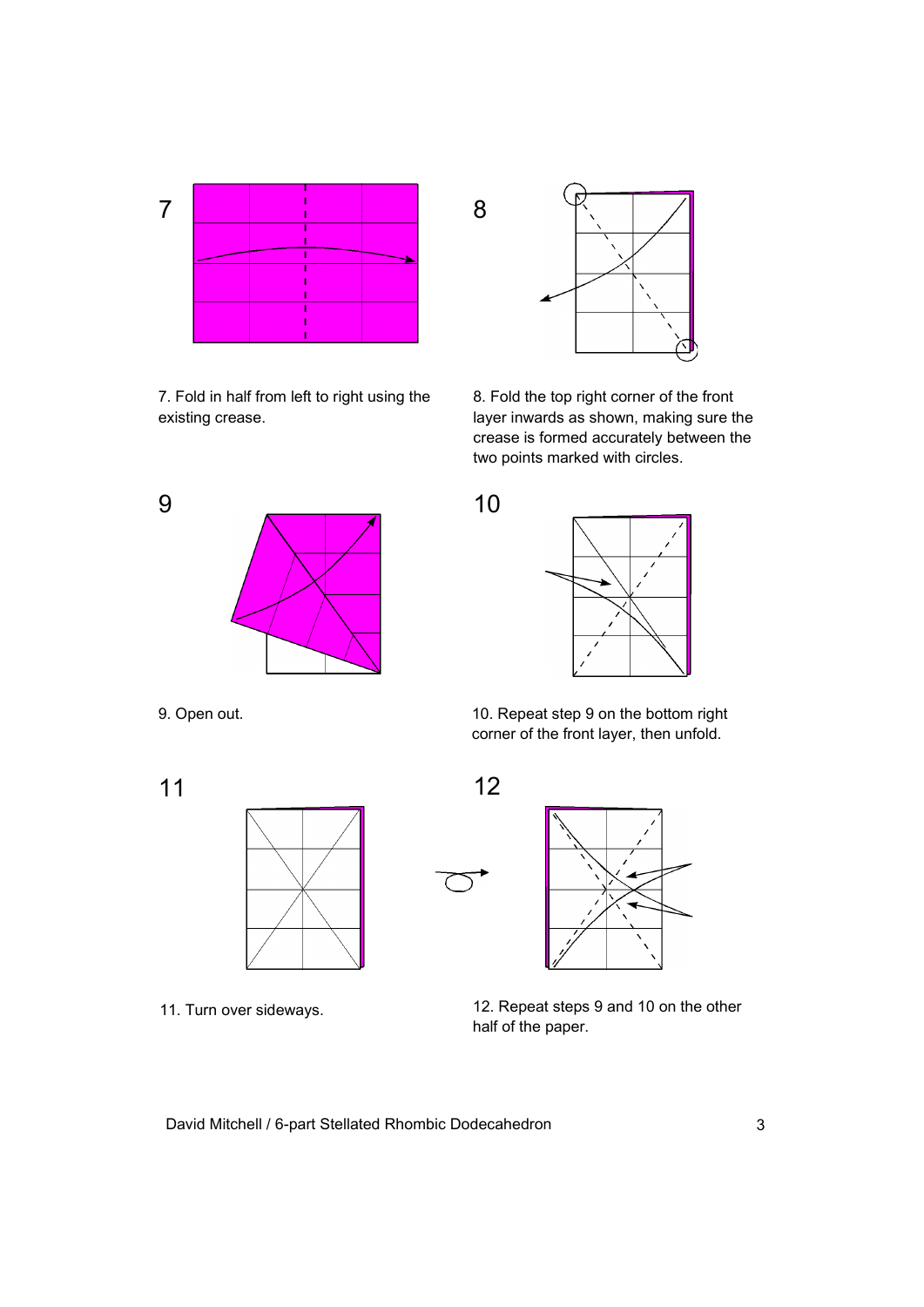

13. Open out



15. Fold the top right corner of the front 16. Unfold. layer inwards as shown, making sure the crease is formed accurately between the two points marked with circles.



17. Fold the bottom right corner of the front layer outwards in a similar way, then unfold.



14. Fold the left edge inwards using the existing crease.







18. Open out, then repeat steps 14 through 17 on the other half of the paper.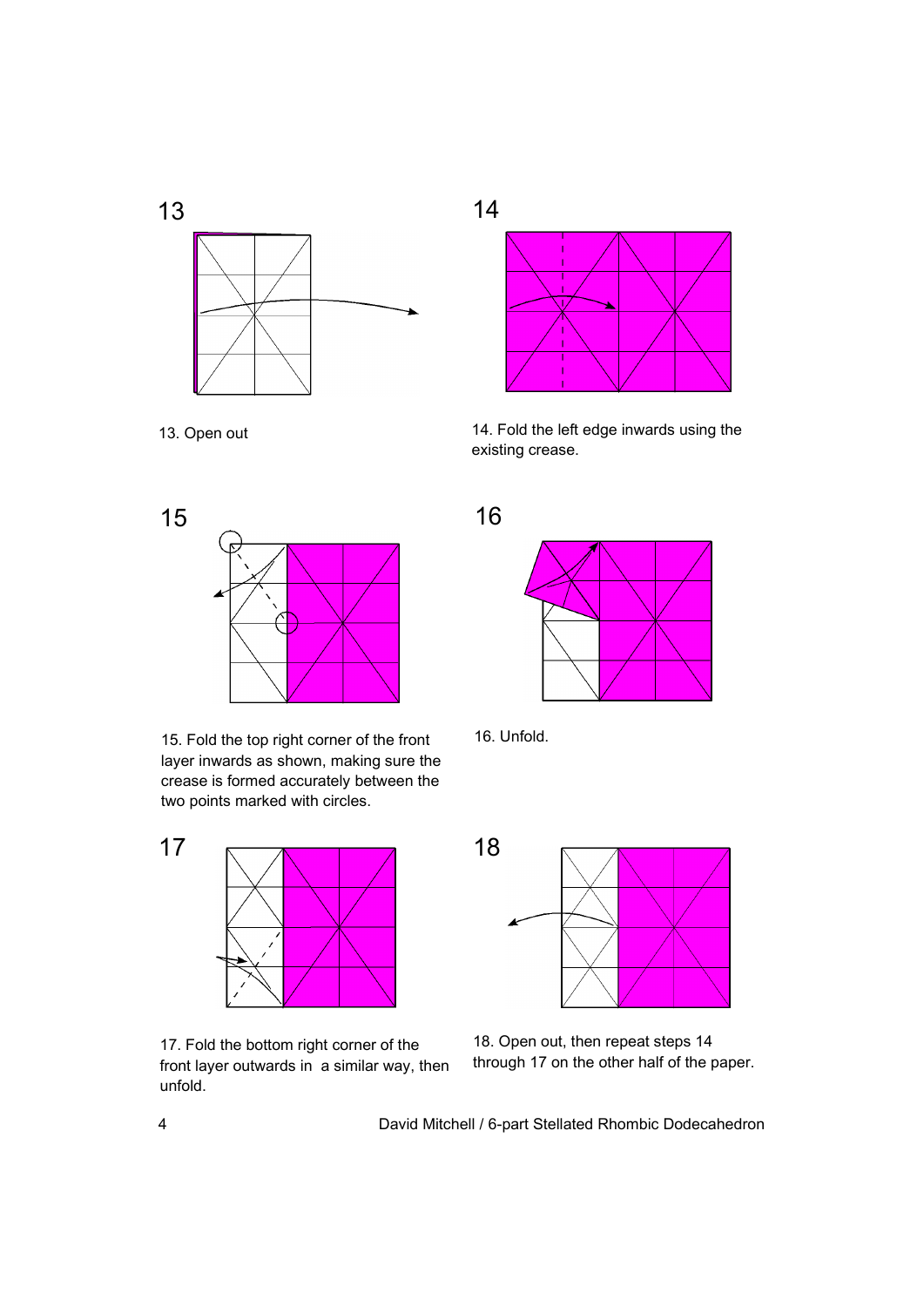

19. The result should look like this. Check you have made all the creases shown then turn over sideways.



20. Fold in half downwards, reversing the direction of the existing crease.



21. Fold the bottom left and right corners of the front layer into the centre. Make the same folds in the back layer at the same time so that if you were to turn the paper over it would look exactly the same at the back as at the front.





23. The result should look like this. Make sure all the folds lie flat inside the corners marked with circles. Open the bottom edge of the front layers out upwards and squash to look like picture 19.

David Mitchell / 6-part Stellated Rhombic Dodecahedron 5